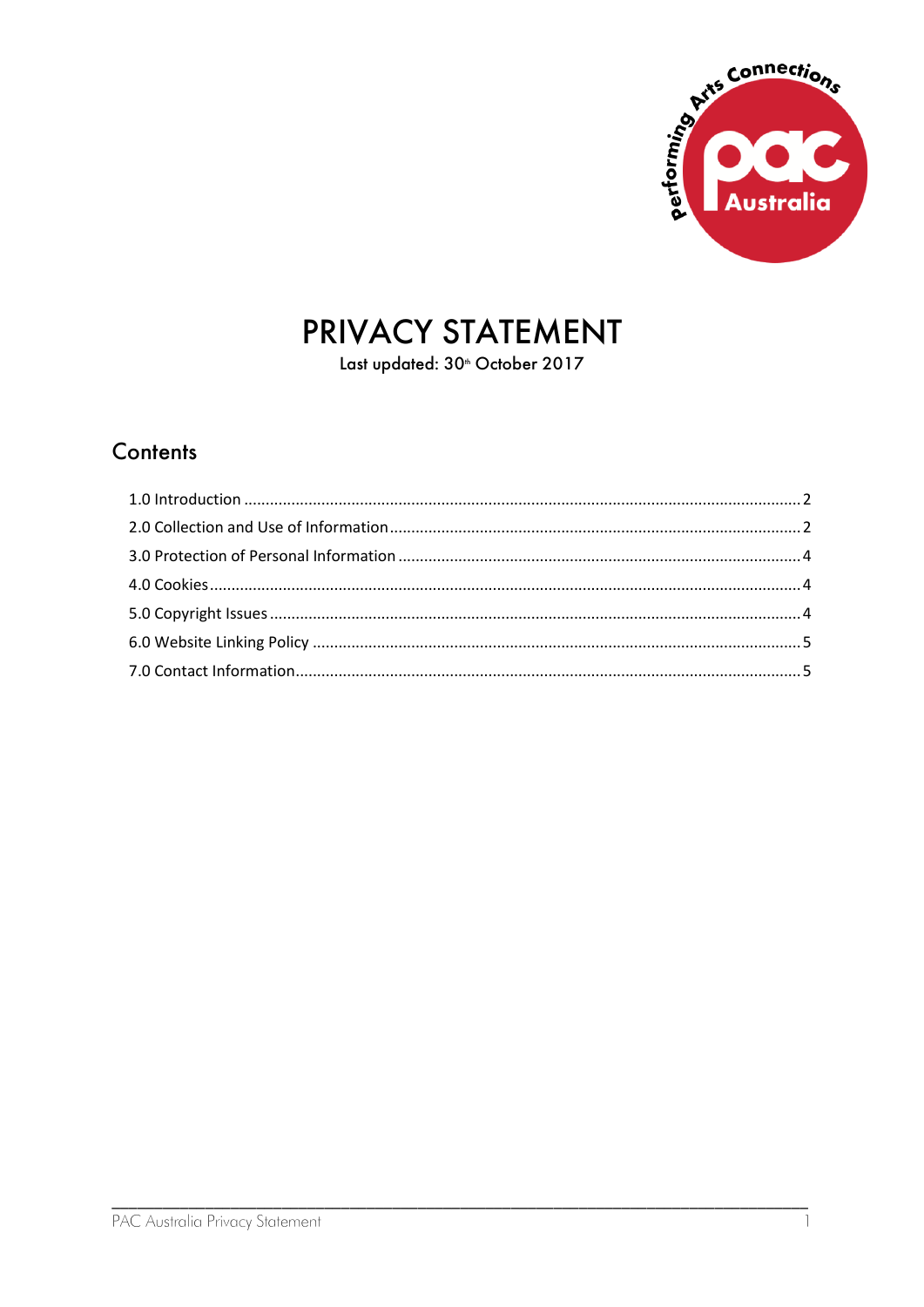### <span id="page-1-0"></span>**1.0 Introduction**

A key objective of Performing Arts Connections Australia (PAC Australia) is to enable the discussion of ideas and sharing of information. PAC Australia strives to provide online and other resources in a safe, secure manner that respects your privacy.

This privacy statement addresses the collection, use and copyright of information that you provide to the association when you register to become a member and through other means.

PAC Australia will never rent or sell any of the personally-identifiable information we collect from you to third parties, and will not share your personally identifiable information with third parties without your consent, unless such sharing is necessary for the purposes set forth below or is deemed advantageous to member interests by the Association's Executive (see point 3.0).

## <span id="page-1-1"></span>**2.0 Collection and Use of Information**

When you become a member of the association and use the association's website we may collect some or all of the following information:

- Contact details regarding personnel at your organisation
- The name of your domain; for example, "domain.com" if you use a private internet access account
- An IP address; a number automatically assigned to your computer when you are using the Internet
- The type of browser and operating system used to access our site
- The Internet address of the website from which you linked directly to our site, and
- The pages you visit within our website.

Some of this information is collected for statistical analysis using third party or proprietary software programs to create summary statistics. The statistics are used for the purpose of determining what information is of most and least interest to all visitors and identifying system performance or problem areas in order to better plan future website enhancements. E-mail or other information requests sent to the PAC Australia website may be maintained or forwarded to another agency or entity for appropriate action. This information is not collected for commercial marketing purposes.

Other information is collected for use in the PAC Australia Membership Directory [see item 3 below).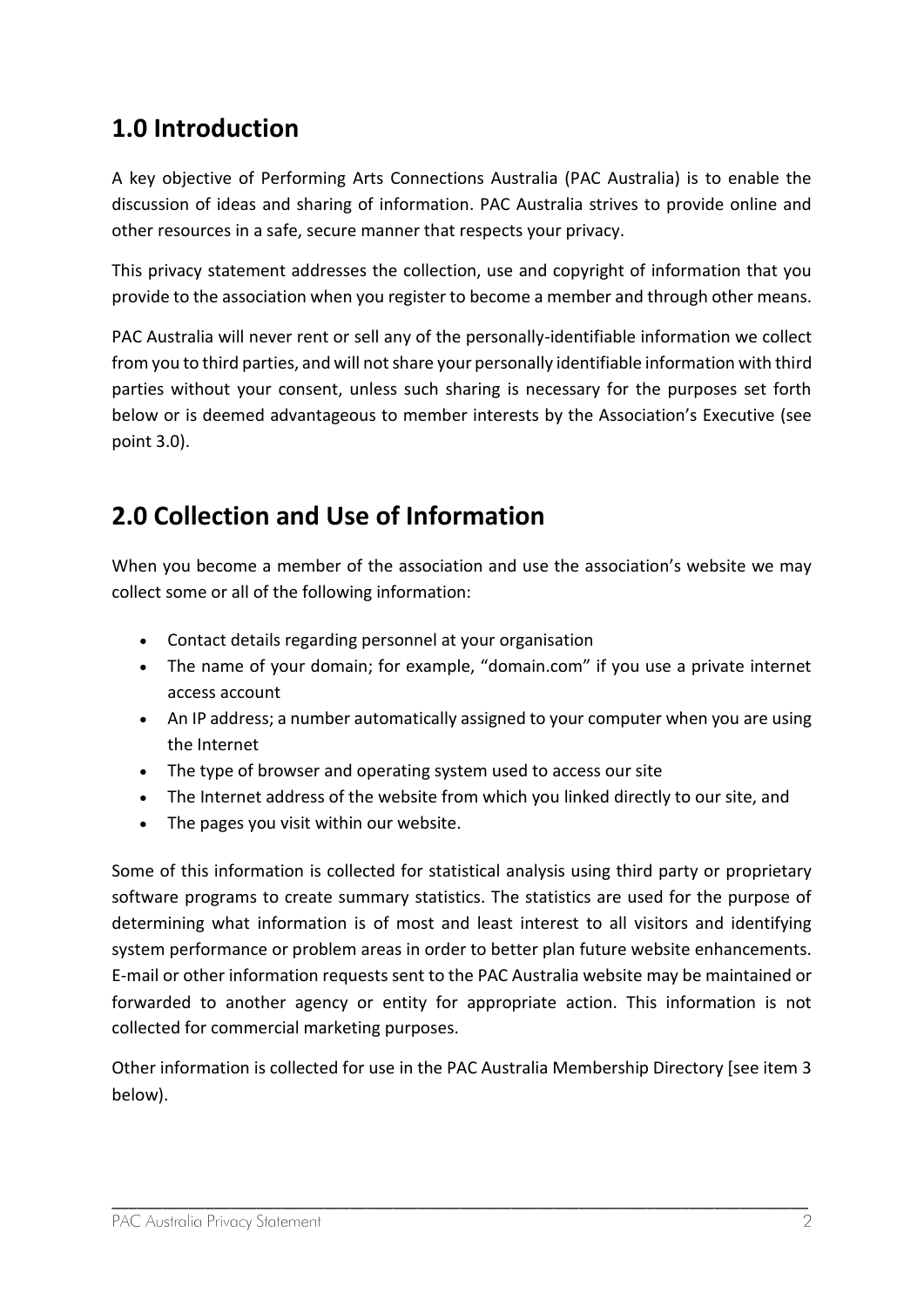If, during your visit to the PAC Australia website, you voluntarily provide personally identifiable information, we may collect such information. Examples of personally identifiable information may include:

- Your name, address, or phone number
- An e-mail address if you are communicating to us through e-mail
- Information you voluntarily submit to the PAC Australia web site for the purposes of completing or submitting an application or form online
- Other information volunteered, such as contact information, survey information or content of e-mail

PAC Australia uses the information you provide to:

- Deliver to you and bill you for PAC Australia products and services,
- Communicate with you concerning your account and customer service issues. (This may include verifying authorization of credit card usage before any purchase).
- Ask you to participate in surveys about products, services, news and events;
- Offer you products and services for you to purchase;
- Provide you with news, updates and targeted advertising (e.g. performance information, employment and contract opportunities etc)

In general, please note the information collected, whether or not personally identifiable, is not limited to text characters and may include audio, video and other graphic formats you send us. Information is retained and used in accordance with existing laws, rules, regulations, and other policies.

In some cases, access to certain information/services provided by third parties, may require the provision of personal information to a third party. This is stated during the registration for membership process and is agreed to by the member upon the member signing the nomination for membership form. The third party's use of such information is governed by that party's privacy policy, and PAC Australia's use is governed by this privacy statement.

In some instances you may provide personal information to a third party to receive their products or services. The third party's use of such information is governed by that party's privacy policy, and PAC Australia's use is governed by this privacy statement. Please visit the privacy policy of the content partner to make sure you understand how they use the personal information you provide to them.

PAC Australia may provide information without your personally identifiable information (your name, billing information, email address) to a third party.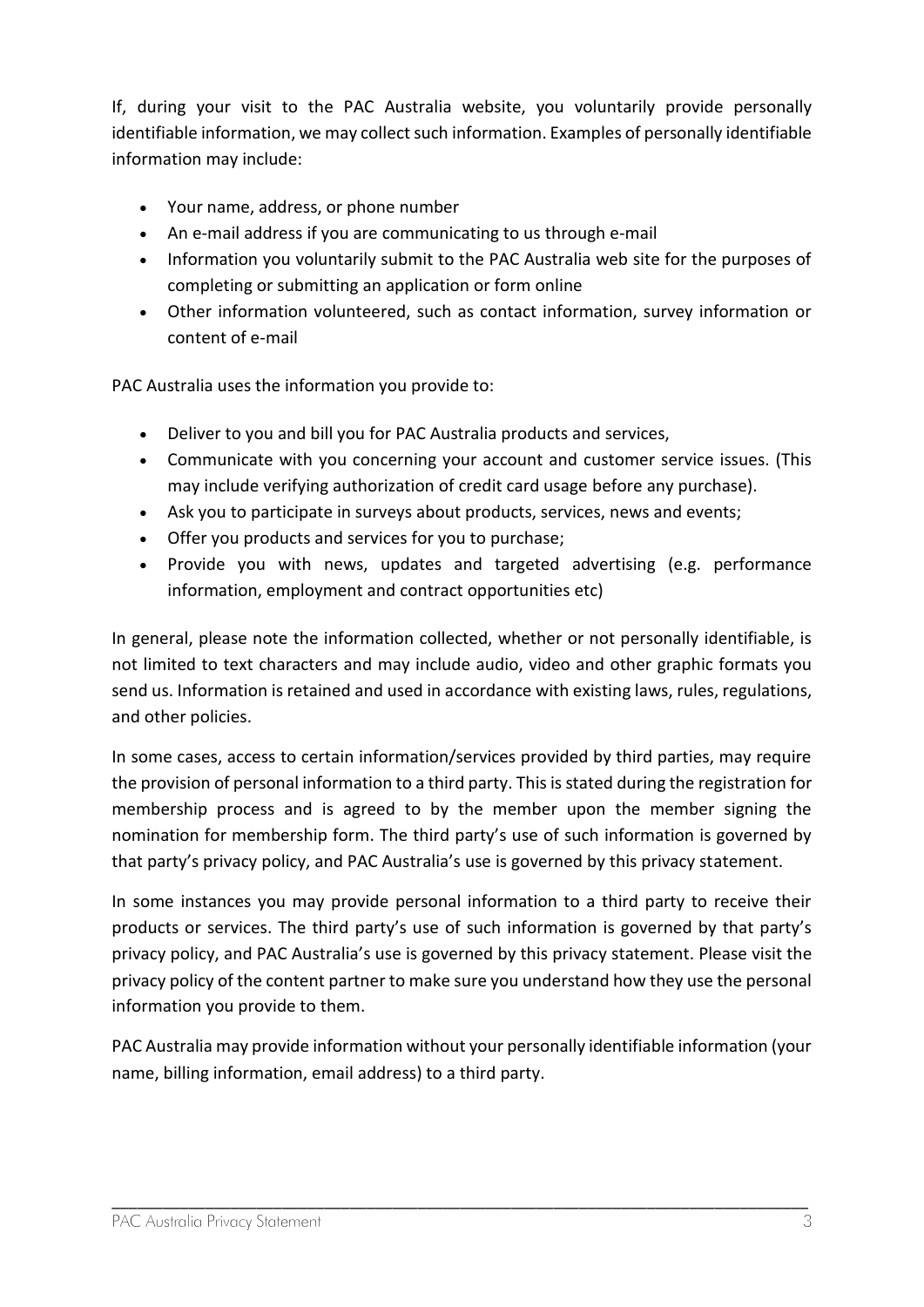PAC Australia may disclose your personal information if required to do so by law or in the good faith belief that such action is necessary to: (a) conform to the edicts of the law; (b) comply with the order of a competent judicial authority in any jurisdiction; (c) comply with legal process served on PAC Australia; (d) protect and defend the rights or property of PAC Australia; or (e) act in urgent circumstances to protect the personal safety of users of PAC Australia products or the public at large.

PAC Australia does not use your personal information for purposes inconsistent with those listed above.

### <span id="page-3-0"></span>**3.0 Protection of Personal Information**

PAC Australia is committed to ensuring members and users of the PAC Australia website that their personal information will not be shared, sold, or transferred to any third party without their prior consent, or unless it is required by law.

Information you provide in the PAC Australia Nomination for Membership Form or subsequently through surveys is intended for use in the PAC Australia Directory or to compile the Association's Economic Impact Report.

This information is available for sale to non-members. The distribution of this information to non-members is subject to the approval of the Association's Executive Committee and shall only be approved to non-members that intend to provide a service or opportunity that aims to benefit the membership. This may include but is not limited to industry related events such as seminars, conferences, festivals and performances.

# <span id="page-3-1"></span>**4.0 Cookies**

To better serve users, many websites use "cookies" to customize the browsing experience. Cookies are simple text files stored on your computer by your web browser. These files identify you as a unique user and track your movements through the site. This technology allows us to verify your transaction requests and walk you through some of the functions on the website. Cookies created on your computer by using our websites do not contain personally identifiable information and do not compromise your privacy or security.

# <span id="page-3-2"></span>**5.0 Copyright Issues**

As a member of PAC Australia you may encounter documents or other information resources contributed or licensed by private individuals, companies, or organizations that may be protected by Australian or foreign copyright laws. Transmission or reproduction of protected items beyond that allowed in the fair use agreement as defined in the copyright laws requires the written permission of the copyright owners.